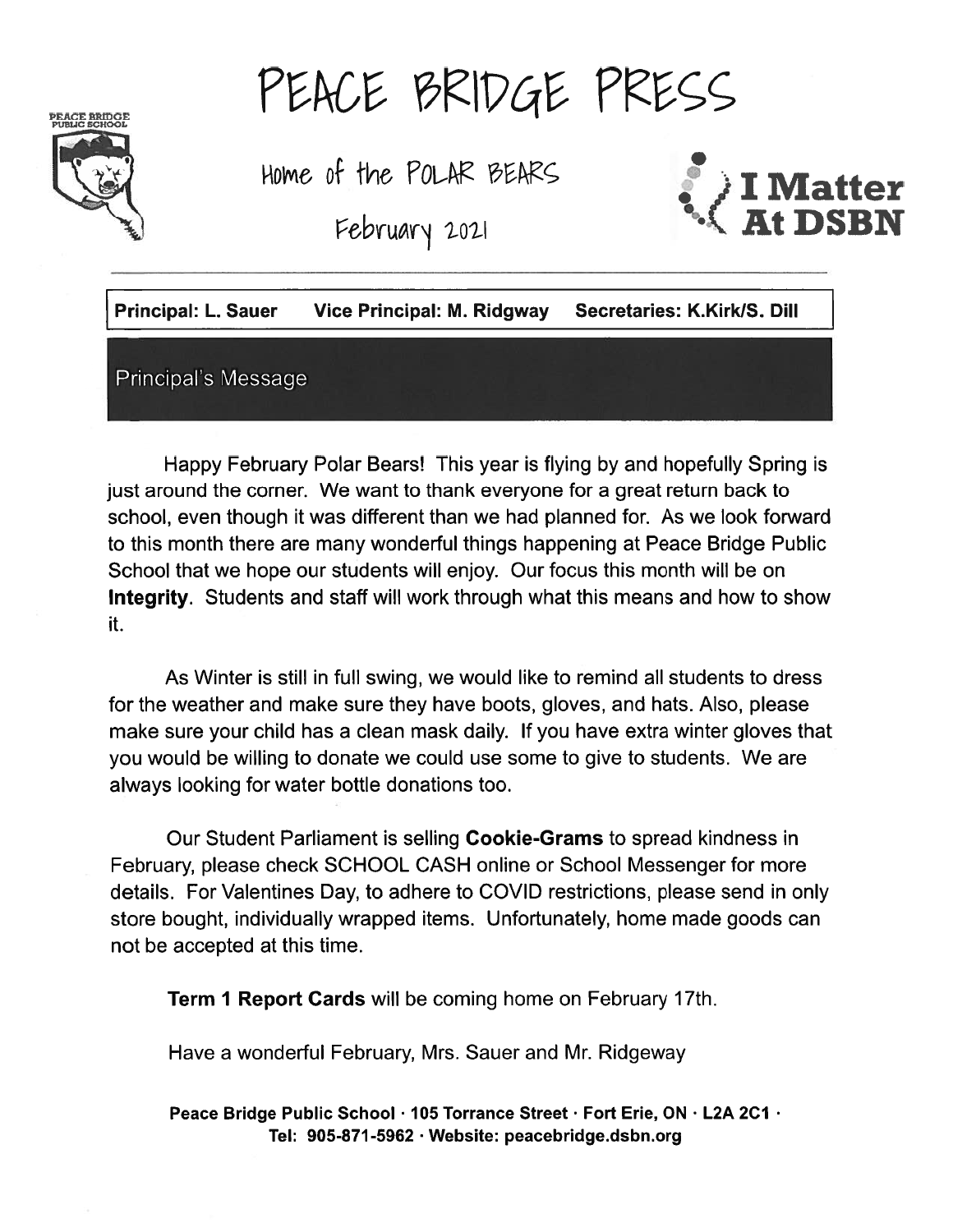#### Upcoming Events

 $\lesssim$ 

| <b>February 3rd</b>  | <b>Virtual Award Assembly</b>           |
|----------------------|-----------------------------------------|
|                      | Kindergarten Virtual Q&A 6-7pm          |
| <b>February 4th</b>  | <b>Olympic Day</b>                      |
| <b>February 11th</b> | <b>100th Day of School</b>              |
| <b>February 14th</b> | <b>Red/White/Pink Day</b>               |
| <b>February 15th</b> | <b>Academy Virtual Open House</b>       |
| <b>February 17th</b> | <b>Term 2 Reports Go Home!</b>          |
| <b>February 18th</b> | P.D. Day!                               |
| <b>February 21st</b> | <b>Family Day! No School!</b>           |
| <b>February 22nd</b> | Virtual Parent Council Meeting @5:30 pm |
| <b>February 23rd</b> | <b>Pink Shirt Day</b>                   |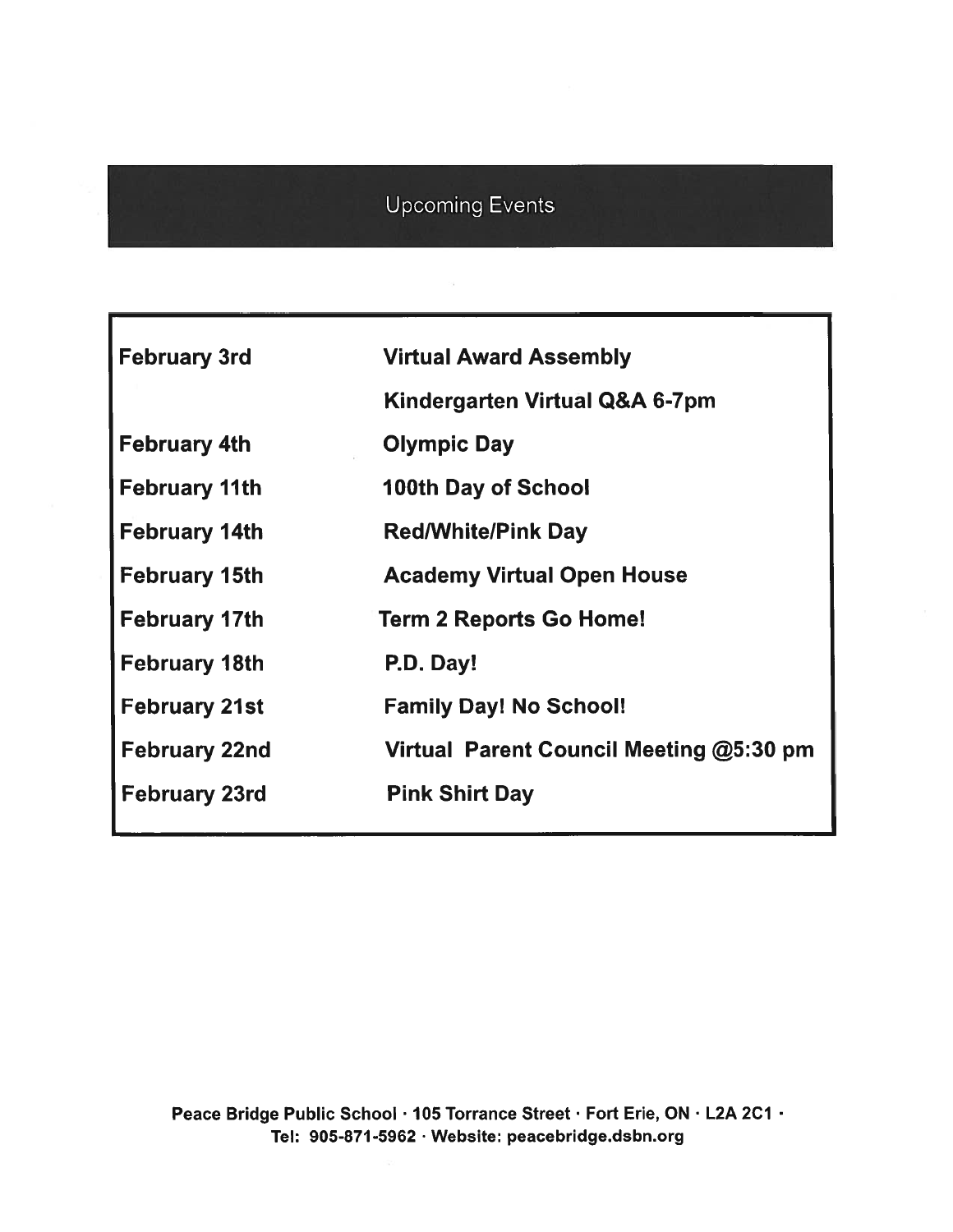#### School Culture Survey coming February 7 - 22, 2022

We're working towards building an equitable and inclusive school culture across the DSBN, and hearing from you and your child is an important part of this work.

We are proud to be offering the DSBN School Culture Survey to students, families and staff. You and your child will have the opportunity to share how you experience your school to help us better understand how we can build and maintain a positive culture for all.



DSBN SCHOOL CULTURE SURVEY

What is the School Culture Survey? The School Culture Survey is a valuable opportunity for students in Grades 4-12, their families and DSBN school staff to help us learn more about your experiences at school. The questions will be organized into five main factors that help create your school culture: Well-Being; Caring and Safe Schools; Sense of Belonging; Equity and Inclusion; Teaching and Learning.

#### When can Students Grades 4-8 and their Families do the Survey?

Students in Grades 4-8 will be asked to take the survey during class time between February 7 - 22, 2022. Families will be sent the survey to take within this time as well. This survey will be entirely anonymous and confidential. While it is voluntary to take, the more responses we receive, the more effective the DSBN can be in supporting your family moving forward.

Where Can I Learn More About This? Check out the Equity, Inclusion and Anti-Racism Team's website for more information and Frequently Asked Questions: https://www.dsbn.org/equity/school-culture-survey.

Please reach out to the school directly for additional questions. We're here to help!

Peace Bridge Public School · 105 Torrance Street · Fort Erie, ON · L2A 2C1 · Tel: 905-871-5962 · Website: peacebridge.dsbn.org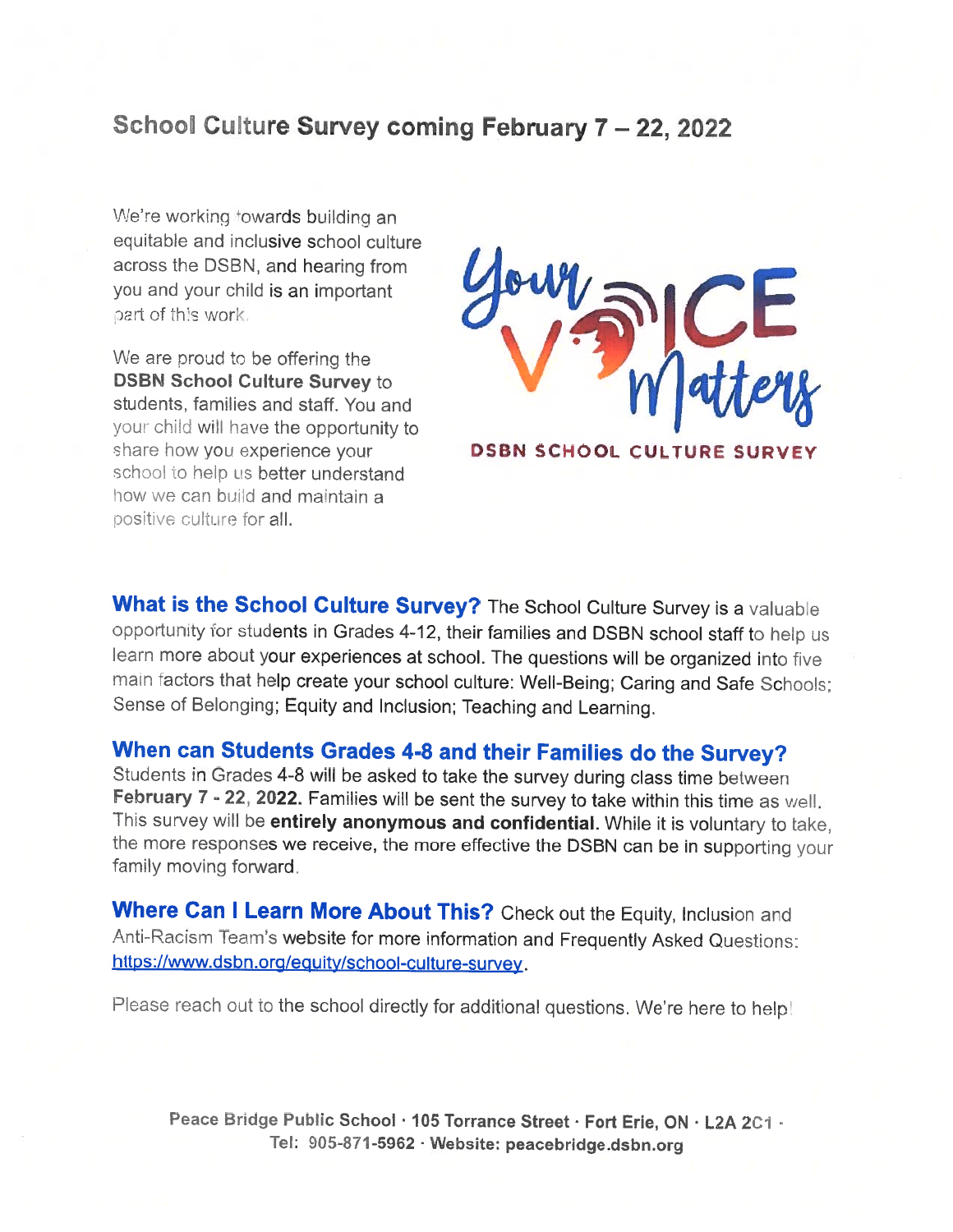#### Award Winners for January

| <b>Teacher</b>   | Initiative   | Academic      |
|------------------|--------------|---------------|
| Johnson/Nevinger | Violet M.    | Henry C.      |
| Harasty/Meli     | Izaeah H.    | Noah M.       |
| <b>Bell</b>      | Poppy E.     | Kayden W.     |
| <b>Nick</b>      | Jayden P.    | Cruz B.       |
| Groulx           | Nathan B.    | Kenton L.     |
| Wright           | Jaxson G.    | Madissyn M-D. |
| Marr             | Kohen S.     | Carson T.     |
| Mason            | Avery T.     | Rachel C.     |
| Cameron          | Aaliyah P.   | Ricky T.      |
| <b>Teakle</b>    | Charlotte C. | Evan B.       |
| Lindberg         | Everly D.    | Saoirse C.    |
| <b>Clark</b>     | Alyssa W.    | Jeremy K.     |
| <b>Sneek</b>     | Lila V.      | Tristan S.    |
| <b>Bardoel</b>   | Avery W.     | Jordyn G.     |
| Jegg             | Kayleigh C.  | Madison L.    |
| Snyder           | Nate W.      | Kaeden H.     |
| Pegg             | Kaylie Y.    | Audrey F-M.   |
| Glover-Sams      | Connor S.    | Emellia M.    |
| <b>Sally</b>     | Liam H.      | Nicholas C.   |

Peace Bridge Public School · 105 Torrance Street · Fort Erie, ON · L2A 2C1 · Tel: 905-871 -5962 . Website: peacebridge.dsbn.org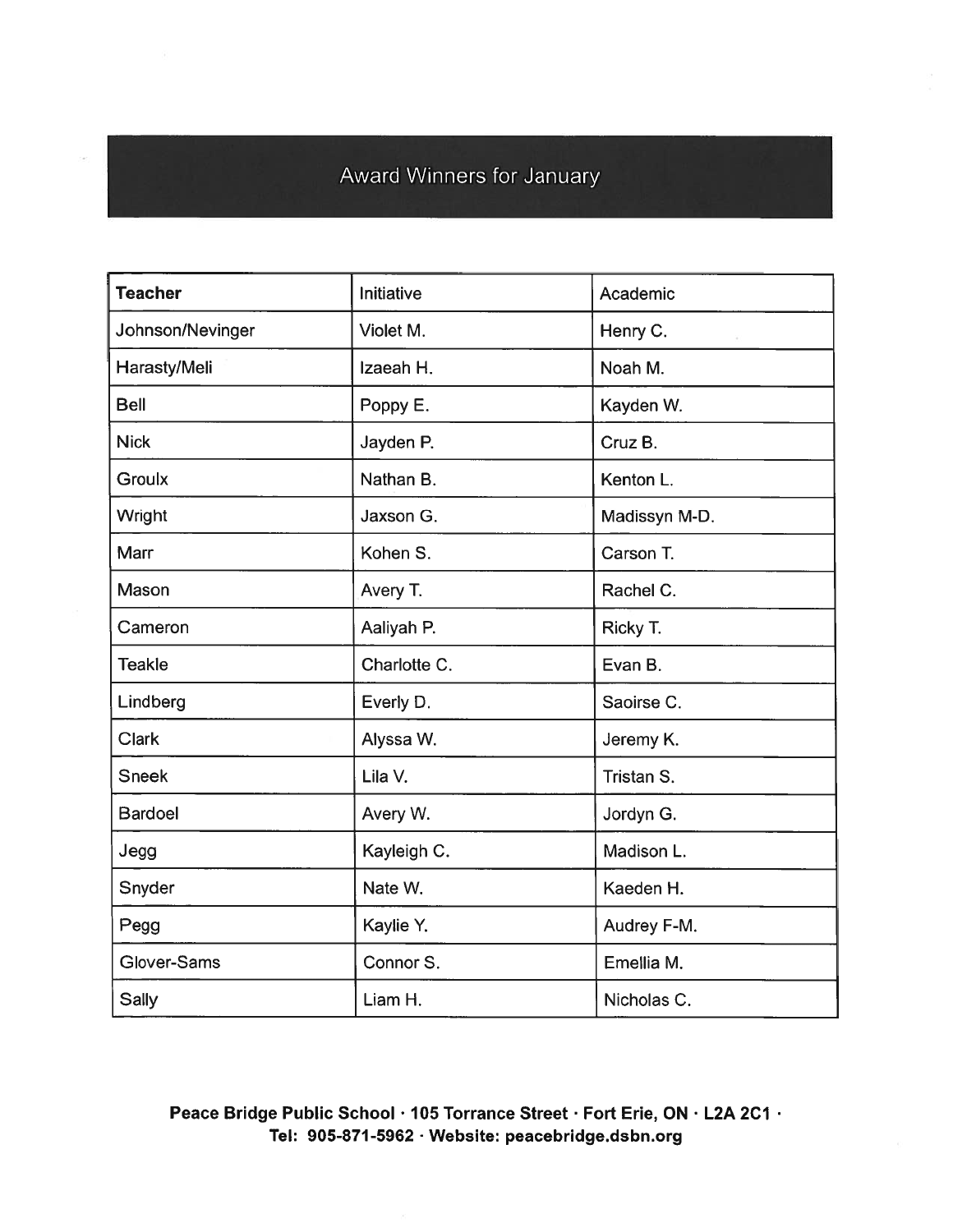#### Community Crew

We are thankful that the Community Crew delivers their free lunch program, twice <sup>a</sup> week , to our families. If you are interested in having this bagged lunch for your child(ren), it's not too late to sign up! Please give our office <sup>a</sup> call at 905-871-5962 or email pbr@dsbn.org



#### Grade 1 French Immersion Registration

The French Immersion program (offered at French Immer

sion sites) is open to all Year 2 Kindergarten students. If

you want your child to develop <sup>a</sup> high proficiency and

fluency in Canada's two official languages, French Immersion has <sup>a</sup> grea<sup>t</sup> deal to offer.

The French Immersion on-line registration will be open from

Monday January 10th, 2022 to Tuesday February 22nd, 2022

For more information about French Immersion in the District School Board of Niagara visit www.dsbn.org/fi.



Peace Bridge Public School · 105 Torrance Street · Fort Erie, ON · L2A 2C1 · Tel: 905-871 -5962 . Website: peacebridge.dsbn.org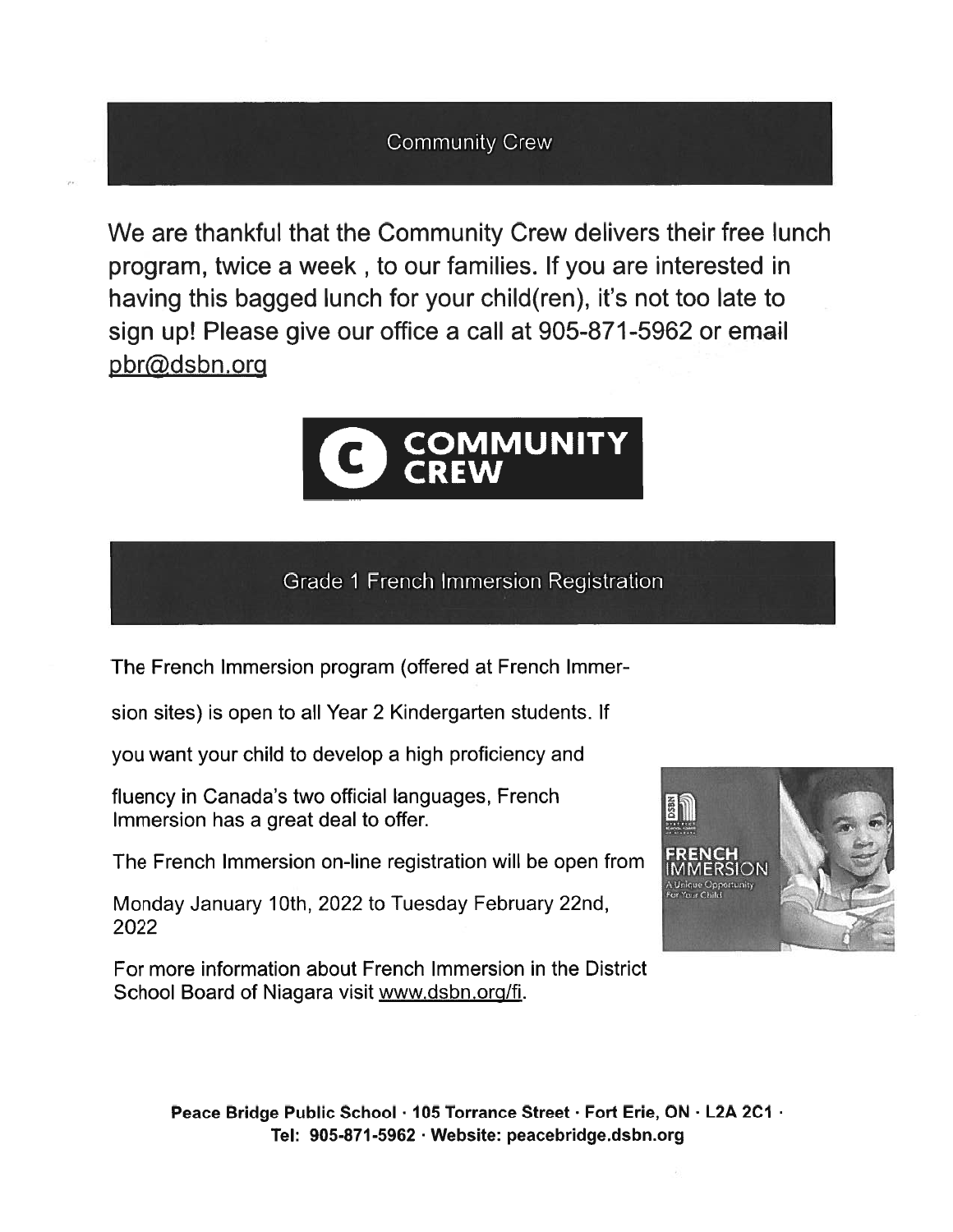#### Kindergarten Registration is Now Open

Our Kindergarten registration is officially open! And we're hoping you can help us share the news by telling your friends and family that they can now register their child for Kindergarten, for <sup>a</sup> September 2022 start. Online registration is at www.dsbn.org/Kindergarten!

#### Join Us for Kindergarten LIVE – February  $3<sup>rd</sup>$  at 6:00 pm

As much as we want families to visit us, we're still not able to have families inside our schools this year for in-person open houses unfortunately. Instead, we are hosting <sup>a</sup> virtual, LIVE Q&A — Kindergarten LIVE! New parents have lots of questions about Kindergarten in general, and we're going to have experienced Kindergarten staff answer questions live on Thursday, February 3<sup>rd</sup> at 6PM. This is available to any parent or guardian with a Kindergarten-aged child.

Wait, there's more! Families who register for Kindergarten LIVE before January 31<sup>st</sup> will receive a gift from Barkley, our Kindergarten mascot. Go to www.dsbn.org to sign-up!

t.)<br>H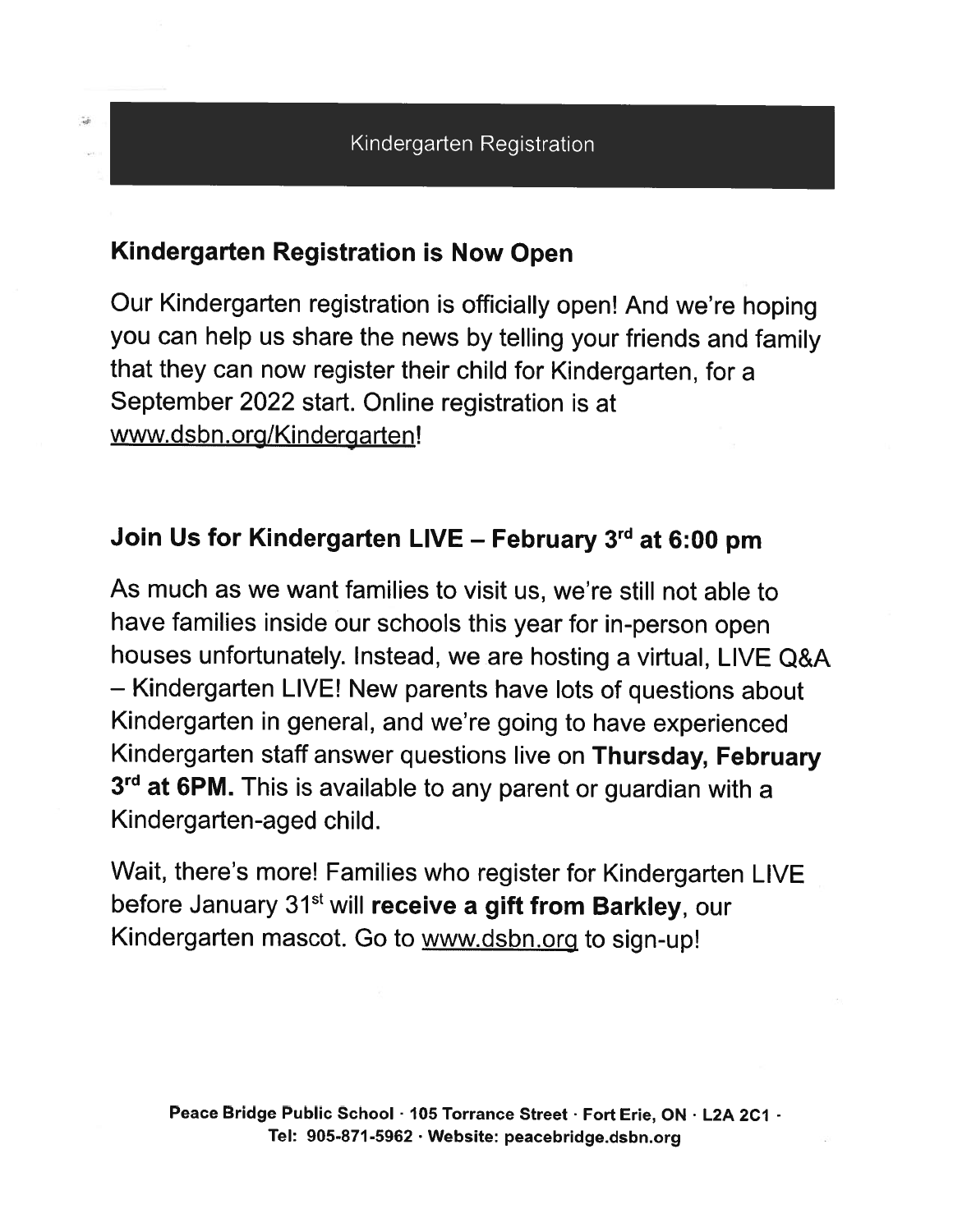



# **February 3, 2022** 6:00-7:00 pm

A live Q&A with DSBN Kindergarten experts





to Register

Peace Bridge Public School  $\cdot$  105 To $\mathrm{r}\mathrm{a}$ ned lic School • 105 Torrance Street • Fort E.<br>'05-871-5962 • Website: peacebridge.dst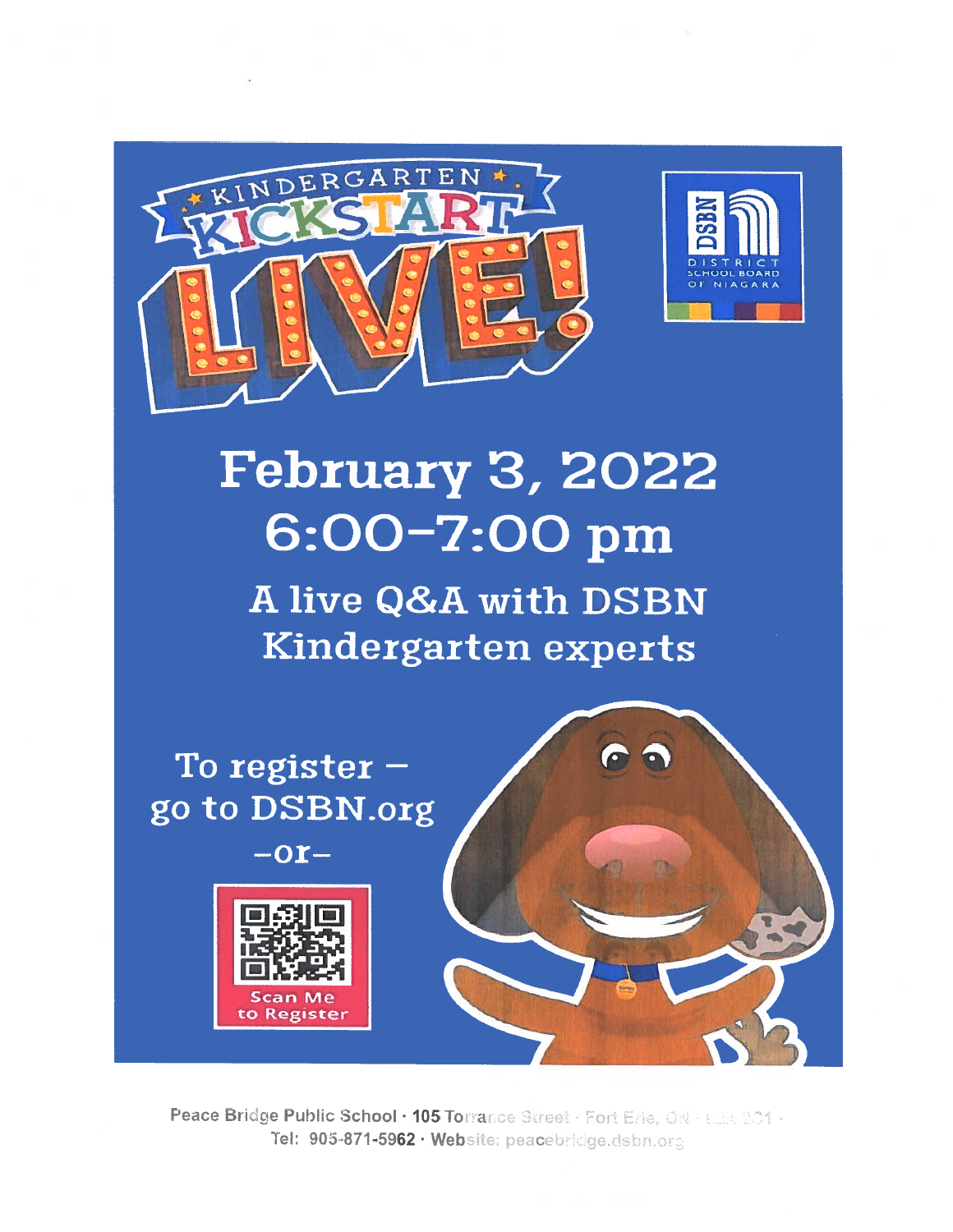#### Pink Shirt Day!

Anti-Bullying Day, also known as Pink Shirt Day, is recognized on the last Wednesday in February in Canada. On February 23, we encourage all members of the Peace Bridge Public community to wear something <sup>p</sup>ink to symbolize that we at Peace Bridge will not tolerate bullying.

#### What is bullying?

Bullying is aggressive behaviour that is typically repeated over time. It is meant to cause harm, fear or distress or create <sup>a</sup> negative environment at school for another person. Bullying occurs in <sup>a</sup> situation where there is <sup>a</sup> real or perceived power imbalance.

#### Is conflict the same as bullying?

People may sometimes confuse conflict with bullying, but they are different. Conflict occurs between two or more people who have <sup>a</sup> disagreement, <sup>a</sup> difference of opinion or different views. Conflict between students does not always mean its bullying. Children learn at <sup>a</sup> young age to understand that others can have <sup>a</sup> different perspective than their own, but developing the ability to gain perspective takes time and the process continues into early adulthood (Stepping Stones: <sup>A</sup> Resource on Youth Development, page 26). (The above information is taken from

www.ontario.ca/page/bullying-we-can-all-help-stop-it)



小海

Peace Bridge Public School · 105 Torrance Street · Fort Erie, ON · L2A 2C1 · Tel: 905-871-5962 Website: peacebridge.dsbn.org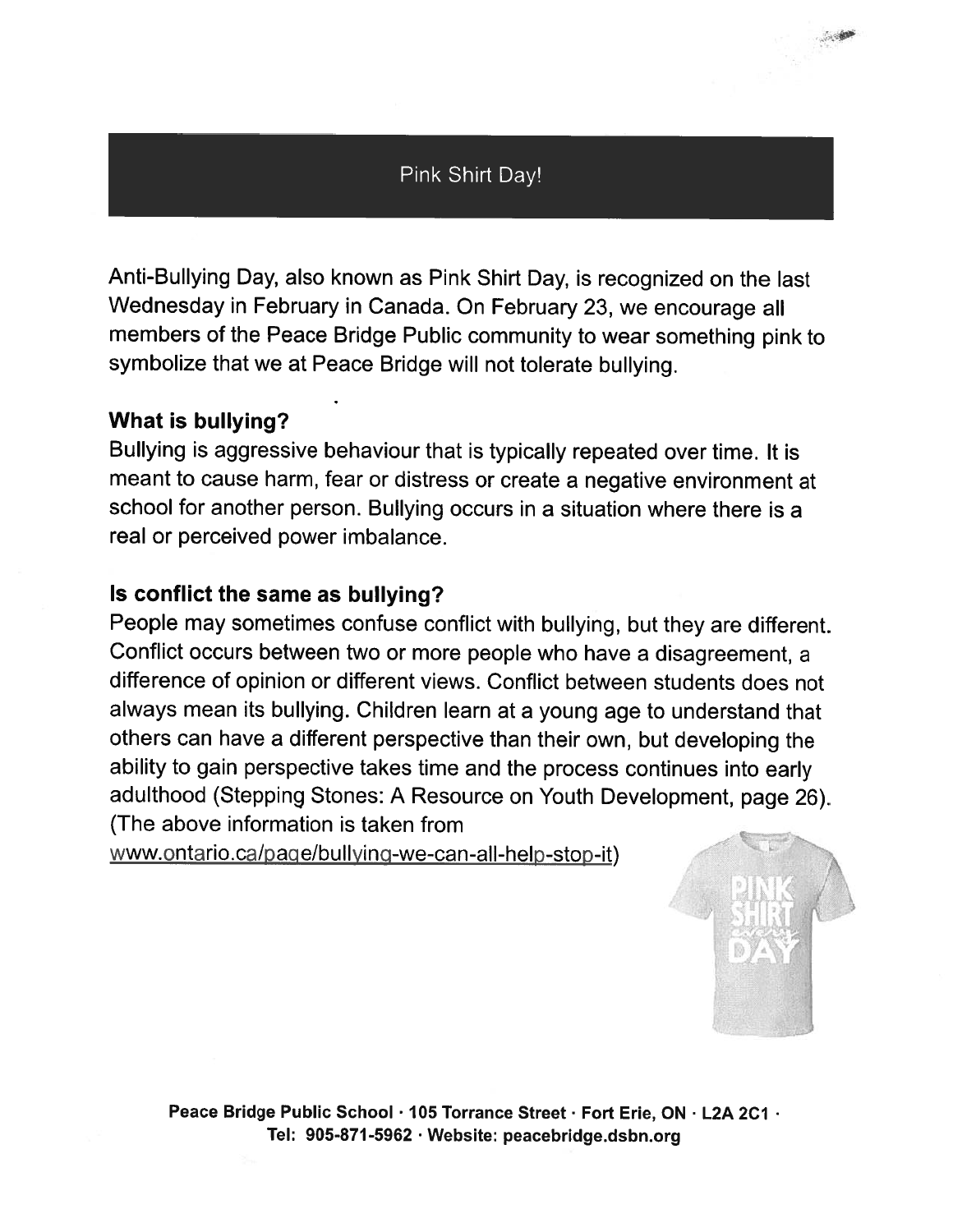#### Term I Report Cards

#### Elementary Provincial Report Card (Grades 1-8) and the Kindergarten: Communication of Learning

The Elementary Provincial Report Card (Grades 1-8) and the Kindergarten: Communication of Learning will be sent home on Thursday, Feb. 17th. Report cards give <sup>a</sup> summary of student achievement at the end of each term. Teachers use their professional judgement and consider factors such as consistency, recent improvement and amount of evidence in order to determine students' grades or marks. Teachers and students work together to gather evidence of their learning over time from observations, conversations and student products.

#### Updates to Assessment and Evaluation in Mathematics (Grades 1 to 8):

To foster <sup>a</sup> cohesive approach to both instruction and assessment across the elementary mathematics curriculum, achievement in mathematics will be reported in the Elementary Report Card as one overall letter grade (Grades 1-6) or percentage mark (Grades 7-8), with supporting comments. Comments will describe significant strengths demonstrated by the student, and identify next steps for improvement. Teachers may also describe <sup>a</sup> student's growth in learning.

The Ministry has provided more information about the new math curriculum for parents on the following website:

https://www.ontario.ca/page/new-math-curriculum-grades-1-8.

If you have any questions, <sup>p</sup>lease make arrangements to spea<sup>k</sup> with your child's teacher.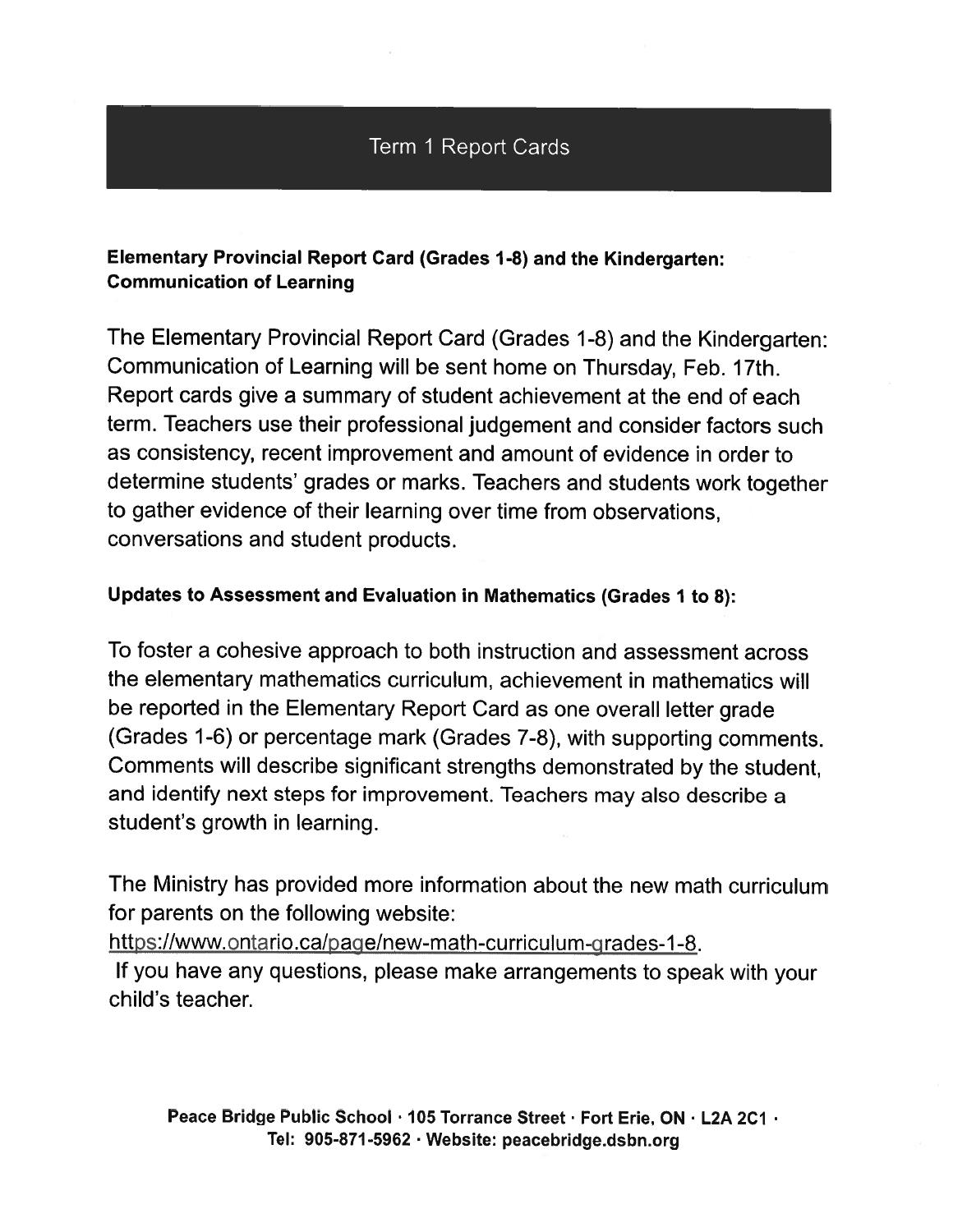#### **Snowballs**

Students at Peace Bridge Public School are not allowed to throw snow while out on the school yard. Cold, frozen snow presents <sup>a</sup> threat to student safety especially when thrown and/or kicked. Sliding on the ice presents <sup>a</sup> safety risk often resulting in many injuries.

Parents/Guardians are asked to please review this policy at home and we will continue to remind students here at school.

Consequences for kicking/throwing snow are as follows:

1st time: 2nd time: 3rd time:

Warning with <sup>a</sup> detention: Warning with <sup>a</sup> detention; In-School suspension

We all thank you for your suppor<sup>t</sup> in helping to keep the school yard safe

#### Connect With Us!!

In our busy lives, events can sometimes be overlooked. Technology allows us multiple ways to connect with families The following is <sup>a</sup> list of ways we use to connect with families to ensure all families are aware of the many events happening throughout the year.

SCHOOL WEBSITE - http://peacebridge.dsbn.org Please take some time to visit the Peace Bridge Public School website. Our website includes current newsletters, school calendars, code of conduct, school council information, <sup>a</sup> school year calendar, classroom websites, and bell times.

SCHOOL MESSENGER Using the School Messenger program, If you are not receiving these phone calls and emails, please check your contact information with the office to ensure we have the most current information. We have received many positive comments about this method of communication? In order for School Messenger to be it's most effective, it is imperative that we have up- to-date phone numbers and email addresses. There is also <sup>a</sup> School Messenger App that you can download on your phone or device. This app can also be used to re- por<sup>t</sup> student absences as well as receive messages from the school. Parents are encouraged to use this app as it is <sup>a</sup> quick and easy way to repor<sup>t</sup> <sup>a</sup> child's absence.

PEACE BRIDGE PUBLIC SCHOOL COUNCIL AND COMMUNITY FACEBOOK GROUP

All newsletters will be posted to the school website and sent via School Messenger through email.

Peace Bridge Public School · 105 Torrance Street · Fort Erie, ON · L2A 2C1 · Tel: 905-871-5962 · Website: peacebridge.dsbn.org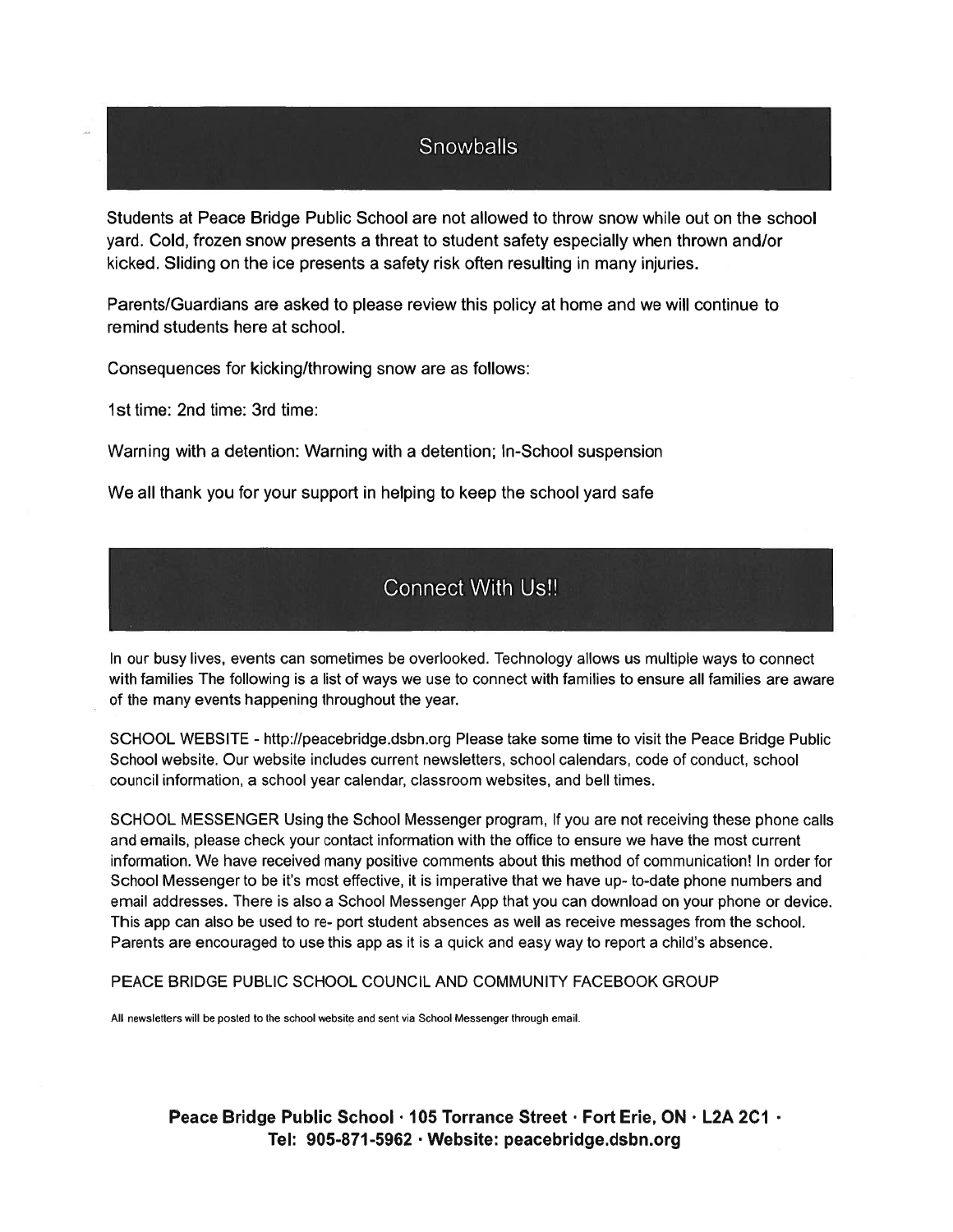#### Snow Days

There are times in Niagara when weather conditions are so poor that we must cancel student transportation, and/or close schools to preserve the safety of students and staff.

The decision to cancel transportation and/or close schools is not taken lightly; <sup>a</sup> variety of factors are considered when making this choice. To learn more about how these decisions are made, please go to

https://www.dsbn .org/inclementweather.

#### Transportation Cancellations:

Information about transportation delays and cancellations are posted to https://portal.nsts.ca/Cancellations.aspx. When transportation is cancelled, information is shared before 6:00 am on the day of the cancellation. There are times when transportation is cancelled, but schools remain open. If, on those days you feel it is best for your child to stay home, please repor<sup>t</sup> your child's absence https://dsbn.org/safearrival/ so we can make sure they are safe at home.

#### School Closures:

When the decision to close schools is made, it refers to all schools: both in-person and virtual schools. School closure information is shared before 6:00 am on the day of the school closure. You will find it on dsbn.org, all school websites, DSBN social media, and local media share the news widely as well.

Student Work on School Closure and Transportation Cancellation Days:

For elementary students - On days where transportation is cancelled and/or schools are closed, please visit your child's school website and click on the "Learn From Home" button.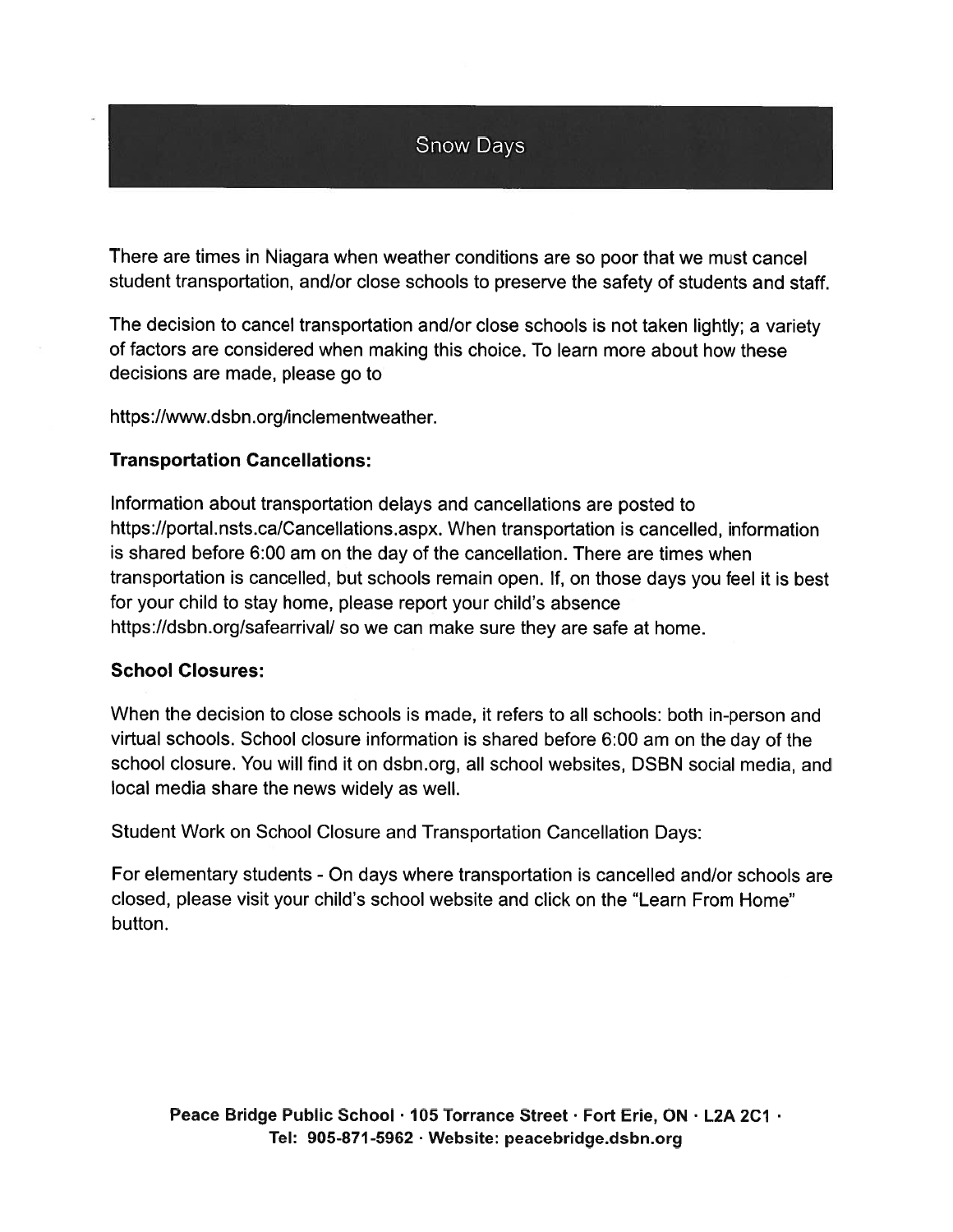|           | <u>ဟ</u>                                                                        | <u>신</u>                          | <u>တ</u>                             | 26.                                                             |     |
|-----------|---------------------------------------------------------------------------------|-----------------------------------|--------------------------------------|-----------------------------------------------------------------|-----|
| Sat.      |                                                                                 |                                   |                                      |                                                                 |     |
| Friday.   | Spirit Day-<br>Olympic Day<br>$\overline{\mathbf{r}}$                           | 100th Day of<br>$\overline{11}$ . | 18.<br>P.D. Day!<br>No School!       | 25.                                                             |     |
| Thursday. | @6-7pm<br>Virtual Award<br>Assembly!<br>Kindergarten<br>Virtual Q&A<br><u>က</u> | $\dot{q}$                         | Term 2 Reports<br>Go Home<br>17.     | 24.                                                             |     |
| Wed.      | $\overline{\mathbf{N}}$                                                         | တဲ                                | $\frac{6}{1}$                        | Pink Shirt Day<br>23.                                           |     |
| Tues.     | $\div$                                                                          | $\dot{\infty}$                    | 15.<br>Academy Virtual<br>Open House | <b>Virtual Parent</b><br>Council Meeting<br>@5:30<br><b>22.</b> |     |
| Mon.      |                                                                                 | $\overline{r}$ .                  | 14.<br>Red/White/Pink<br>Day         | 21.<br>Family Day!<br>No School!                                | 28. |
| Sun.      |                                                                                 | $\dot{\mathbf{\circ}}$            | $\frac{3}{1}$                        | 20.                                                             | 27. |

Peace Bridge Public School · 105 Torrance Street · Fort Erie, ON · L2A 2C1 · Tel: 905-871-5962 · Website: Peace Bridge Public School · 105 Torrance Street · Fort Erie, ON · L2A 2C1 ·

Tel: 905-871-5962 · Website:

peacebridge.dsbn.org peacebridge.dsbn.org

February 2022 February 2022

 $\vec{S}$ 

 $\frac{1}{2}$ 

 $\frac{1}{9}$ 

26.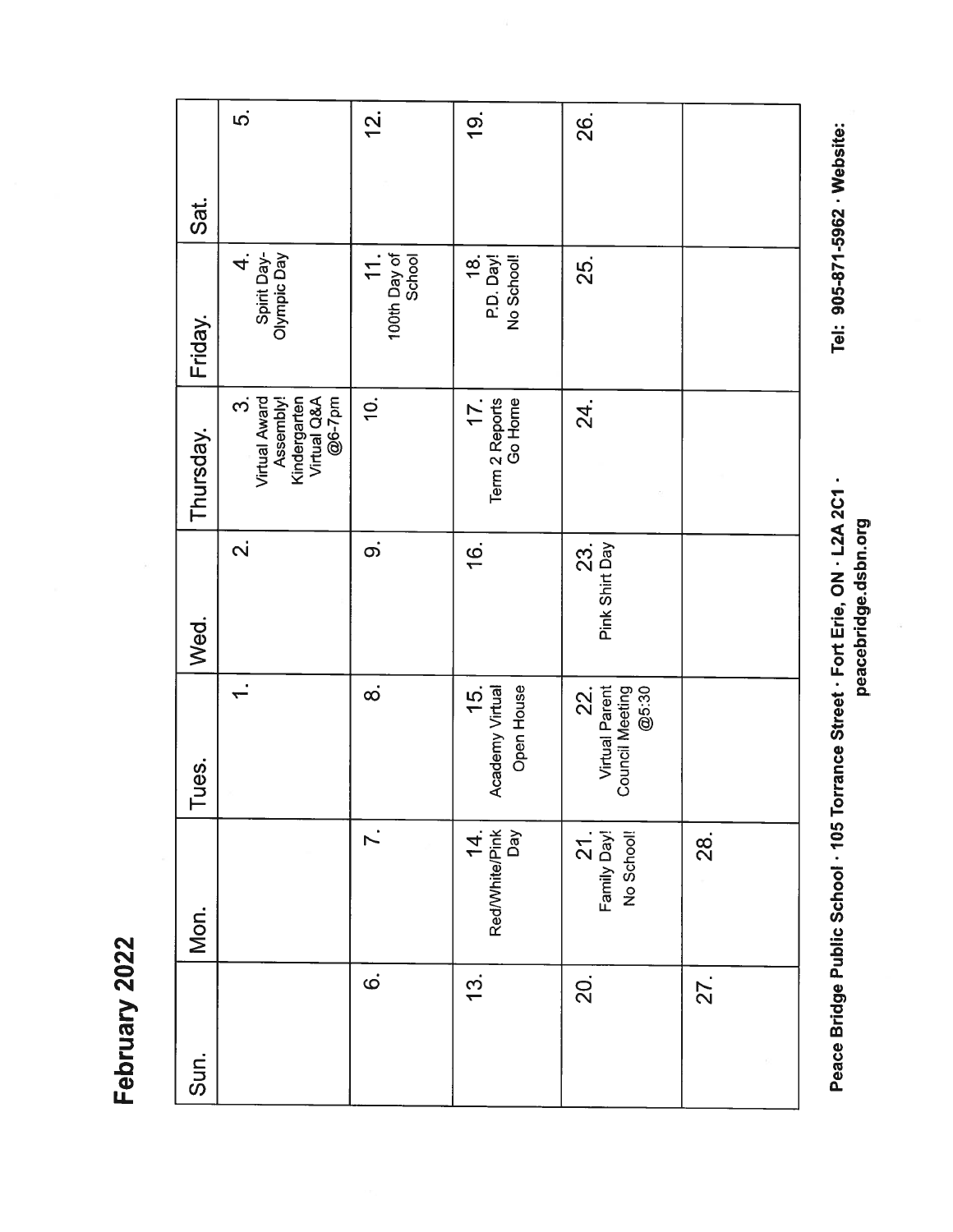

# FORT ERIE COMMUNITY FOOD ASSISTANCE FORT ERIE COMMUNITY FOOD ASSISTANCE

# FEBRUARY, 2022 FEBRUARY, 2022

| Take out lunches. Pickup<br>Drop in lunch, either eat-<br>frozen dinners on Wed.<br>at Church Hall on right<br>side of church at back<br>Delivering hot meals<br><b>Grocery Vouchers</b><br>in or take-out.<br>Mon. - Fri. &<br>Food Bank<br>Food Bank<br>lunches<br><b>Little of This</b> | All are welcome<br>All in need are<br>All in need are<br>All in need are<br>All in need are<br>All in need are<br>Information<br>welcome<br>wekome<br>welcome<br>welcome<br>welcome<br>Call for | E-mail: strongforterieneighbourhoods@gmail.com<br>Mon.- Thurs. 8:30 - 4:00 pm<br><b>Closed Mon. February 21st</b><br><b>Closed Mon. February 21st</b><br>Closed Mon. February 21st<br>11:30 am - 12:30 pm<br>Wednesdays Feb. 9th<br><b>Call for information</b><br>12:00 noon - 3:30 pm<br>11:30 am - 1:00pm<br>15 <sup>th</sup> and 23rd only<br>Friday 8:30 - 3:00 pm<br>Mon. Wed. Friday<br>905-394-0203<br>905-894-4848<br>905-871-9366<br>CALL FIRST<br>Tuesdays<br><b>Call first</b> | Community Lunches at St<br>310 Central Ave. Fort Erie<br>14 Jarvis Street, Fort Erie<br>The Salvation Army: 255<br>Gilmore Road, Fort Erie<br>St. Michael's Church<br>Ridgeway Lions Club<br>The Embrace Centre<br>St. Vincent de Paul,<br>32 Dufferin Street<br>Michael's Church<br>Meals-on-Wheels<br>Fort Erie<br>COPE |
|--------------------------------------------------------------------------------------------------------------------------------------------------------------------------------------------------------------------------------------------------------------------------------------------|-------------------------------------------------------------------------------------------------------------------------------------------------------------------------------------------------|--------------------------------------------------------------------------------------------------------------------------------------------------------------------------------------------------------------------------------------------------------------------------------------------------------------------------------------------------------------------------------------------------------------------------------------------------------------------------------------------|---------------------------------------------------------------------------------------------------------------------------------------------------------------------------------------------------------------------------------------------------------------------------------------------------------------------------|
|                                                                                                                                                                                                                                                                                            |                                                                                                                                                                                                 |                                                                                                                                                                                                                                                                                                                                                                                                                                                                                            |                                                                                                                                                                                                                                                                                                                           |
|                                                                                                                                                                                                                                                                                            |                                                                                                                                                                                                 |                                                                                                                                                                                                                                                                                                                                                                                                                                                                                            |                                                                                                                                                                                                                                                                                                                           |
|                                                                                                                                                                                                                                                                                            |                                                                                                                                                                                                 |                                                                                                                                                                                                                                                                                                                                                                                                                                                                                            |                                                                                                                                                                                                                                                                                                                           |
|                                                                                                                                                                                                                                                                                            |                                                                                                                                                                                                 |                                                                                                                                                                                                                                                                                                                                                                                                                                                                                            |                                                                                                                                                                                                                                                                                                                           |
| Through & Walk-by. Pickup<br>Take out lunches - Drive-<br>Lincoln Road at exit door                                                                                                                                                                                                        | in the Community<br>Anyone in need                                                                                                                                                              | Tuesdays & Saturdays<br>11:00 am-1:00 pm                                                                                                                                                                                                                                                                                                                                                                                                                                                   | Crystal Ridge Dream Center<br>385 Derby Road<br><b>Crystal Beach</b>                                                                                                                                                                                                                                                      |
| Food Bank and Grocery<br>Vouchers                                                                                                                                                                                                                                                          | in Crystal Beach,<br>Anyone in need<br>Ridgeway and<br>Stevensville                                                                                                                             | Closed Mon. February 21st<br>10 am - 12:00 noon<br>905-894-8592<br>Mon & Thurs.<br>CALL FIRST                                                                                                                                                                                                                                                                                                                                                                                              | St. Vincent de Paul, St.<br>36 Ridgeway Road<br>George's Church<br>Crystal Beach                                                                                                                                                                                                                                          |
| <b>HOW DELIVERED</b><br>TYPE OF FOOD &                                                                                                                                                                                                                                                     | ELIGIBLE?<br><b>SIGHN</b>                                                                                                                                                                       | DATE AND TIME                                                                                                                                                                                                                                                                                                                                                                                                                                                                              | <b>ORGANIZATION /</b><br><b>MOLVOU</b>                                                                                                                                                                                                                                                                                    |
|                                                                                                                                                                                                                                                                                            |                                                                                                                                                                                                 |                                                                                                                                                                                                                                                                                                                                                                                                                                                                                            |                                                                                                                                                                                                                                                                                                                           |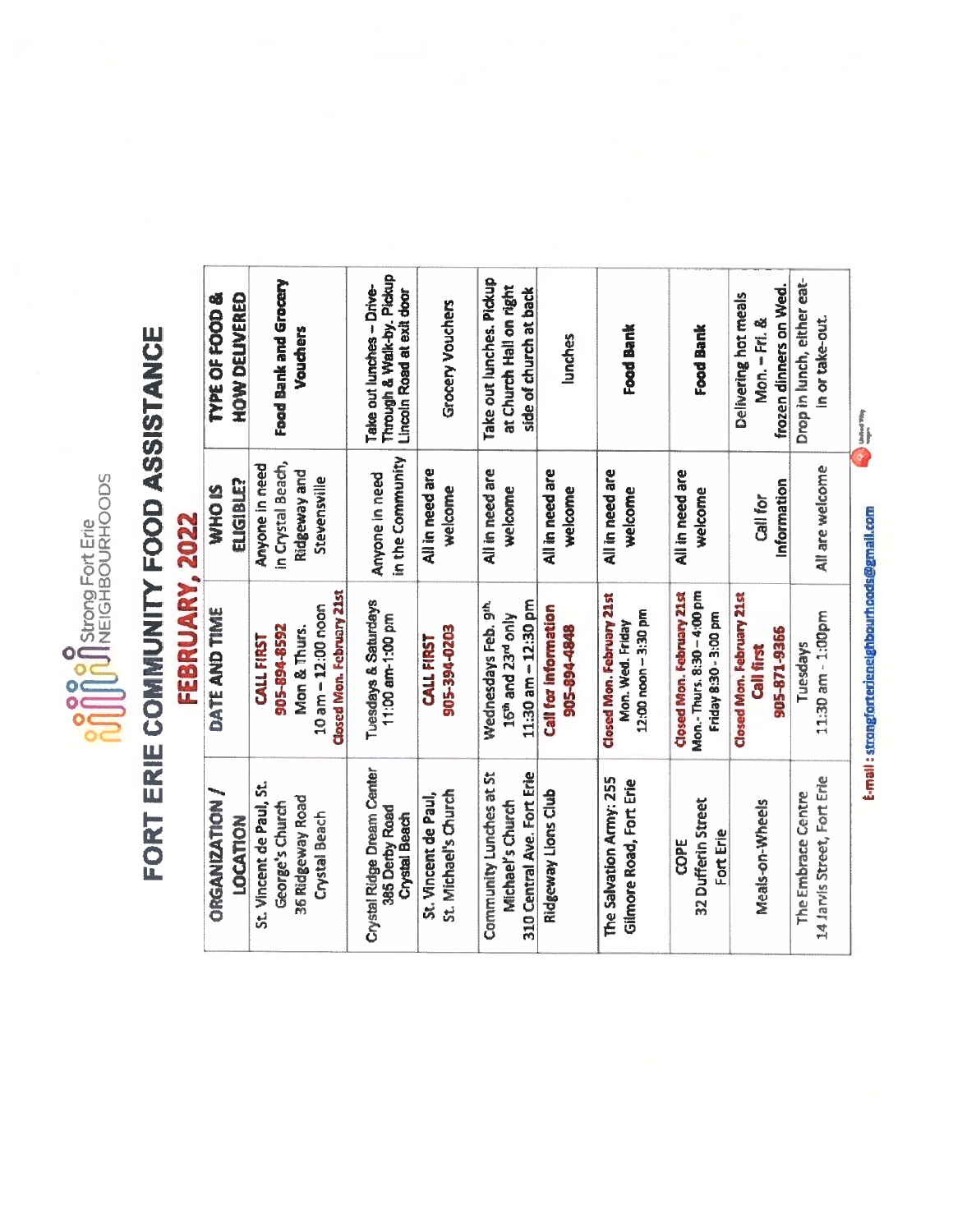

## FORT ERIE COMMUNITY FOOD ASSISTANCE

#### FEBRUARY, 2022

| <b>ORGANIZATION /</b>                                                            | <b>DATE AND TIME</b>                                                                                          | <b>WHO IS</b>                                                              | <b>TYPE OF FOOD &amp;</b>                                                           |
|----------------------------------------------------------------------------------|---------------------------------------------------------------------------------------------------------------|----------------------------------------------------------------------------|-------------------------------------------------------------------------------------|
| <b>LOCATION</b>                                                                  |                                                                                                               | <b>ELIGIBLE?</b>                                                           | <b>HOW DELIVERED</b>                                                                |
| St. Vincent de Paul, St.<br>George's Church<br>36 Ridgeway Road<br>Crystal Beach | <b>CALL FIRST</b><br>905-894-8592<br>Mon & Thurs.<br>$10 am - 12:00 noon$<br><b>Closed Mon. February 21st</b> | Anyone in need<br>in Crystal Beach,<br><b>Ridgeway and</b><br>Stevensville | <b>Food Bank and Grocery</b><br><b>Vouchers</b>                                     |
| Crystal Ridge Dream Center<br>385 Derby Road<br>Crystal Beach                    | <b>Saturdays</b><br>11:00 am-1:00 pm                                                                          | Anyone in need<br>in the Community                                         | Take out lunches - Drive-<br>Through & Walk-by. Pickup<br>Lincoln Road at exit door |
| St. Vincent de Paul,<br>St. Michael's Church                                     | <b>CALL FIRST</b><br>905-394-0203                                                                             | All in need are<br>welcome                                                 | Grocery Vouchers                                                                    |
| Community Lunches at St<br>Michael's Church<br>310 Central Ave. Fort Erie        | Wednesday Feb. 9th and<br>Wednesday, Feb 23rd<br>only                                                         | All in need are<br>welcome                                                 | Take out lunches. Pickup<br>at Church Hall on right<br>side of church at back       |
| <b>Ridgeway Lions Club</b>                                                       | <b>Call for information</b><br>905-894-4848                                                                   | All in need are<br>welcome                                                 | lunches                                                                             |
| The Salvation Army: 255<br>Gilmore Road, Fort Erie                               | <b>Closed Mon. February 21st</b><br>Mon. Wed. Friday<br>$12:00$ noon $-3:30$ pm                               | All in need are<br>welcome                                                 | Food Bank                                                                           |
| <b>COPE</b><br><b>32 Dufferin Street</b><br><b>Fort Erie</b>                     | <b>Closed Mon. February 21st</b><br>Mon.- Thurs. 8:30 - 4:00 pm<br>Friday 8:30 - 3:00 pm                      | All in need are<br>welcome                                                 | <b>Food Bank</b>                                                                    |
| Meals-on-Wheels                                                                  | <b>Closed Mon. February 21st</b><br><b>Call first</b><br>905-871-9366                                         | Call for<br>Information                                                    | Delivering hot meals<br>$Mon. - Fri. &$<br>frozen dinners on Wed.                   |
| The Embrace Centre<br>14 Jarvis Street, Fort Erie                                | Tuesdays<br>11:30 am - 1:00pm                                                                                 | All are welcome                                                            | Drop in lunch, either eat-<br>in or take-out.                                       |

E-mail : strongforterieneighbourhoods@gmail.com